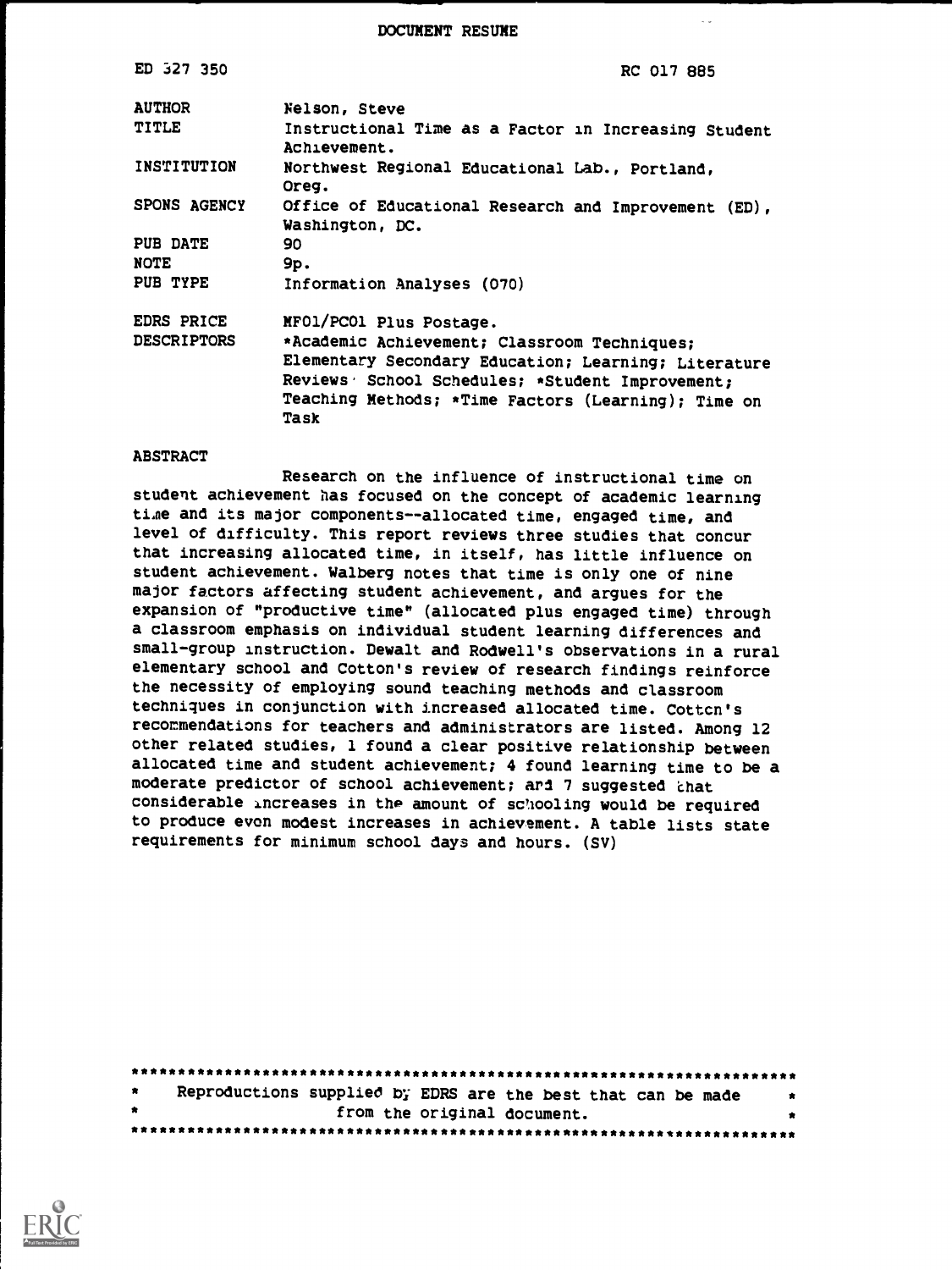## INSTRUCTIONAL TIME AS A FACTOR IN INCREASING

STUDENT ACHIEVEMENT

BY

STEVE NELSON

1990

 $38821101$ ERIC Full Text Provided by ERIC

÷,

Sponsored by: OERI Northwest Regional Laboratory

> U & DEPARTMENT OF EDUCATION THE "PERTHERE OF FINITE IN ATT EDUCATIONAL RESOURCES INFORMATION<br>CENTER (ERIC) 4

This document has been reproduced as<br>received from the person or organization<br>originating it.<br>O Minor changes have been made to improve

C Minor changes have been made to improve<br>reproduction quality

2<br>
Points of view or opinions stated in this document of or optimons<br>
ment do not necessarily represent official<br>
OES seeding or policy

"PERMISSION TO REPRODUCE THIS MATERIAL HAS BEEN GRANTED BY

 $N$ W Reg Ed, Lab

TO THE EDUCATIONAL RESOURCES INFORMATION CENTER (ERIC)."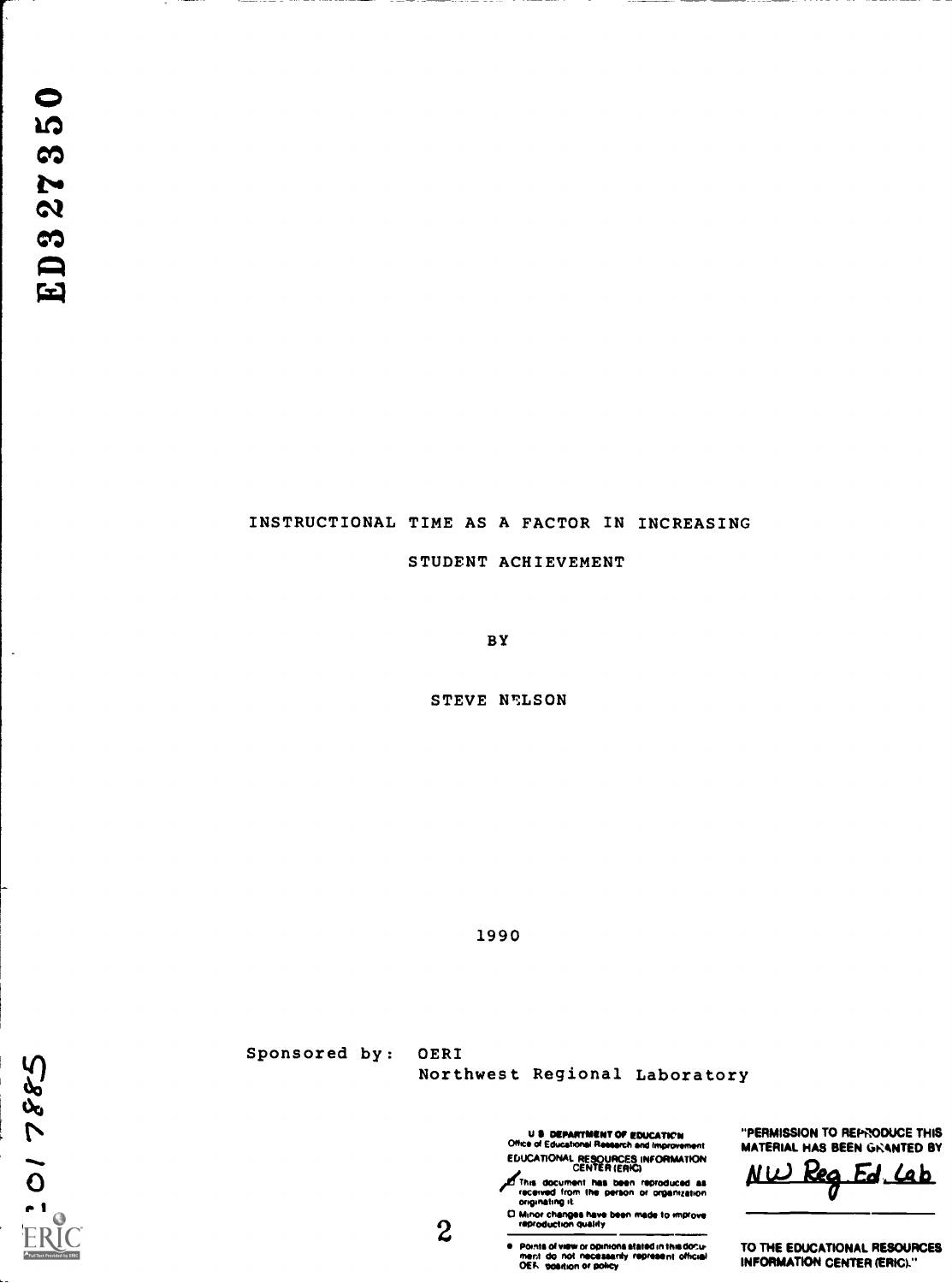# INSTRUCTIONAL TIME AS A FACTOR IN INCREASING STUDENT A CHIEVEMENT

Much research has been conducted on the influence of instructional time on student achievement. This line of research has considerable support and has examined time as a factor with several different foci or areas of emphasis. This emphasis has centered around the concept of academic learning time with its three major components of allocated time, engaged time, and level of difficulty, all of which originated from the Beginning Teacher Evaluation Study (BTES) in the early 70s. This report considers what impact increasing allocated/learning, or in some instances engaged time, has on student achievement.

Walberg (1988), in his synthesis research on time and learning, re-emphasizes the importance of time on learning but argues that simply increasing allocated time will not automatically lead to increased student achievement. He proposes a new concept he terms productive time as the new focus of educational reform for increasing student achievement. Productive time combines allocated and engaged time and is the actual time a student spends leaming from lessons or individual study. Productive time allows students to engage in lessons adjusted to their differences in leaming rate and background knowledge.

Walberg recommends that this can be accomplished by designing lessons better suited to individual student leaming differences and by teaching small-group and individually managed study skills so that students can concentrate more fully. He recognizes that increasing allocated and engaged time can produce modest gains in student achievement but stresses that expansion of productive time will increase student accomplishments more while conserving scarce human time.

The author notes that research has identified nine major factors affecting student leaming. Time is only one of these nine factors which is a primary reason why simply increasing allocated and engaged time results in only modest student gains. The other factors affecting leaming are student ability and development, student motivation or self-concept, quality of instruction, the classroom leaming morale, the "curriculum of the home", the peer group outside school, and minimum leisure-time television viewing. Since these factor are not constant, varying time alone does not become a powerful determinant of learning. Walberg notes that when students vary substantially in the amount of time they spend in learning--i.e. a semester vs. four years of high school Spanish or a few years of living in Madrid with a Spanish family--then time wib appear as a large determinart of leaming. His main point is that it will require substantial increases in allocated and/or engaged time to affect student achievement because time is but one of several variable determinants of leaming. The researcher concludes by citing several studies in the synthesis supporting his conclusion that increasing allocated time is a necessary but not sufficient condition to increase student achievement.

Dewalt and Rodwell's (1988) results gathered in a rural school setting appear to parallel the recommendations Walberg (1P88) makes above. They observed in their study of underachieving students in remedial math classes that increasing the length of instruction did not automatically boost student achievement scores. They found no statistically significant difference between the experimental group of remedial fifth, sixth and seventh grade students receiving 30 additional minutes instructional time and the control group receiving no additional instructional time. The results were determined by SRA Math subtests.

 $\mathcal{L}_{\mathcal{F}}$  .

The authors did discover some interesting differences with remedial science students in the same study but in a different randomly selected group than the math students. The conditions for the science students were the same as for the math students described above. The results differed significantly, however, with this group of students. Comparing the students' mean pre- and post-test science scores on the SRA indicated a significant difference between the remedial experimental science group's and the control group's mean SRA science subtest scores.



 $\mathbf{r}$ 

Content analysis of the teacher interviews and classroom observations suggested two major differences between the remedial science teachers' instruction and the remedial math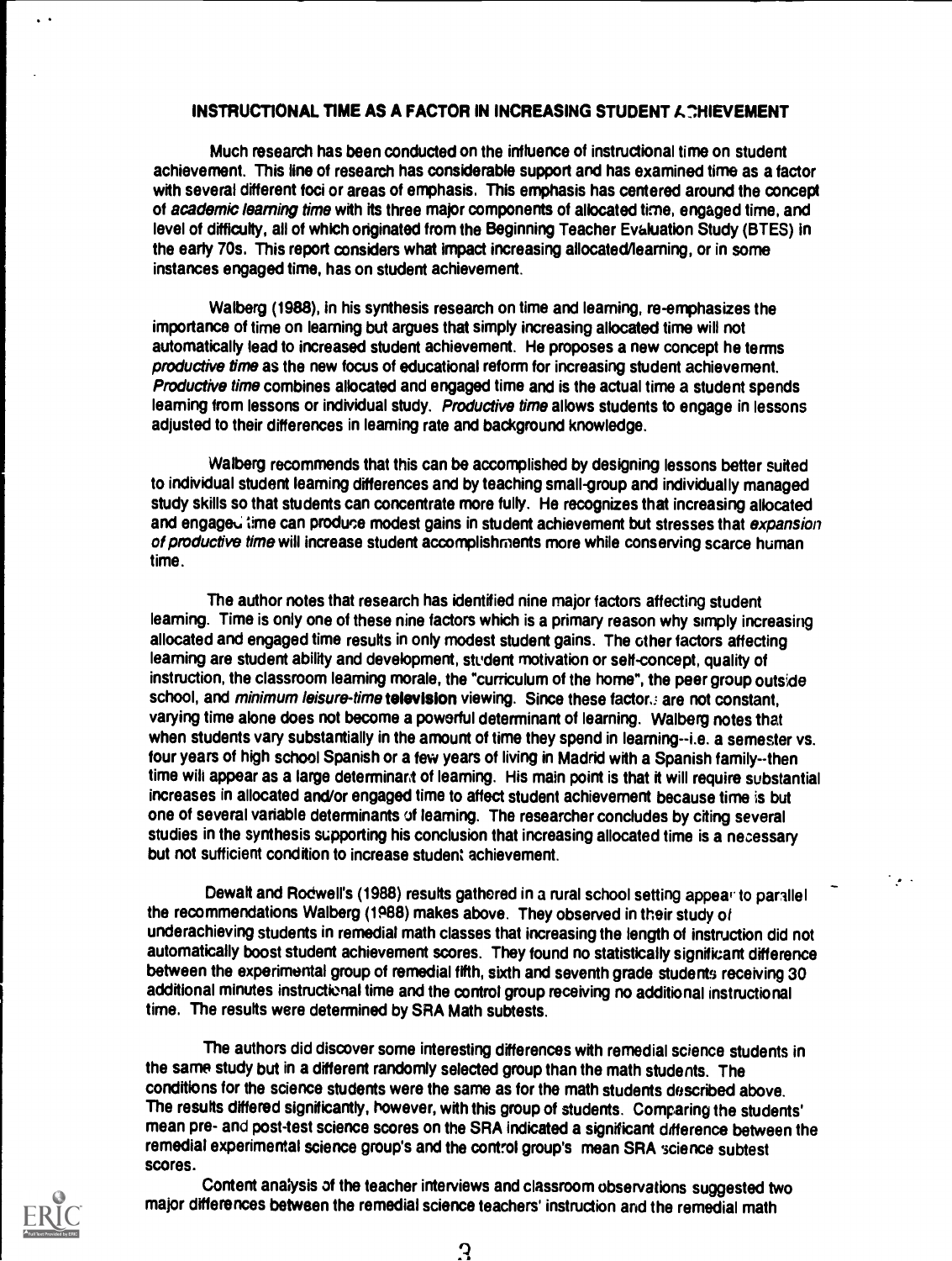teachers' instruction. The math teachers tended to re-teach the same material being taught in the regular math dass. In contrast, the science teachers tended to teach material that was different from that being ta :: ght in the regular science class.

The second difference was that the science teachers were more interested in getting students involved with the overall ideas or general concepts, while the math teachers were interested in working on specific skills. The content presented in the math classes was described as "more of the same," "frustrating--learn a bit of everything," and 'practice". In contrast the content described in the remedial science classes was "different," "more fui ,' and "pulled the concepts of the discipline together."

Increasing allocated time without varying the content presented to the students or without varying the instructional delivery techniques did not increase rtudent achievement according to the results of this study. Dewalt and Rodwell's results appear similar to Walberg's conclusion that increasing time by itself will only minimally affect student achievement.

Cotton (1990) reviewed research findings to determine what influence increasing allocated time has on student achievement. She reported that an overall strategy of increasing allocated time would at best have uncertain outcomes. Her findings agree with those listed above that simply increasing time holds no guarantee that the additional time will be used to any better purpose than the present time is used. She concludes by recommending that teachers better managing their classroom time is one powerful way to improve student achievement and attitudes.

Cotton details some recommendations for teachers and administrators listed below:

- Begin and end lessons on time.
- Reduce transition time between tasks.
- Select learning tasks resulting in high levels of success.
- Cover content as fully as possible.
- . Require frequent responses and samples of work, including assigning, collecting, and grading homework regularly.
- . Reduce noninstructional activities whenever possible.
- Make certain that the amounts of time allocated to various curricular subjects truly reflect the relative values placed on these subjects by school staff and community members.
- . Encourage inservice activities to help teachers learn to use time more effectively.
- Encourage parents to teach respect for teachers and for schooling as a means to reducing time-consuming disciplinary actions.
- . Establish clear school policies about tardies and absenteeism and make certain these are enforced.
- Keep loudspeaker announcements and other interruptions of class time to a minimum. (p.8)

Table 1 provides a summary of the major articles and/or studies supporting the conclusions stated above. You will note that Jacobson (1980) was the only study located which indicated a positive relationship between allocated time and student achievement. In her study of



 $\mathbf{L}^{\text{max}}$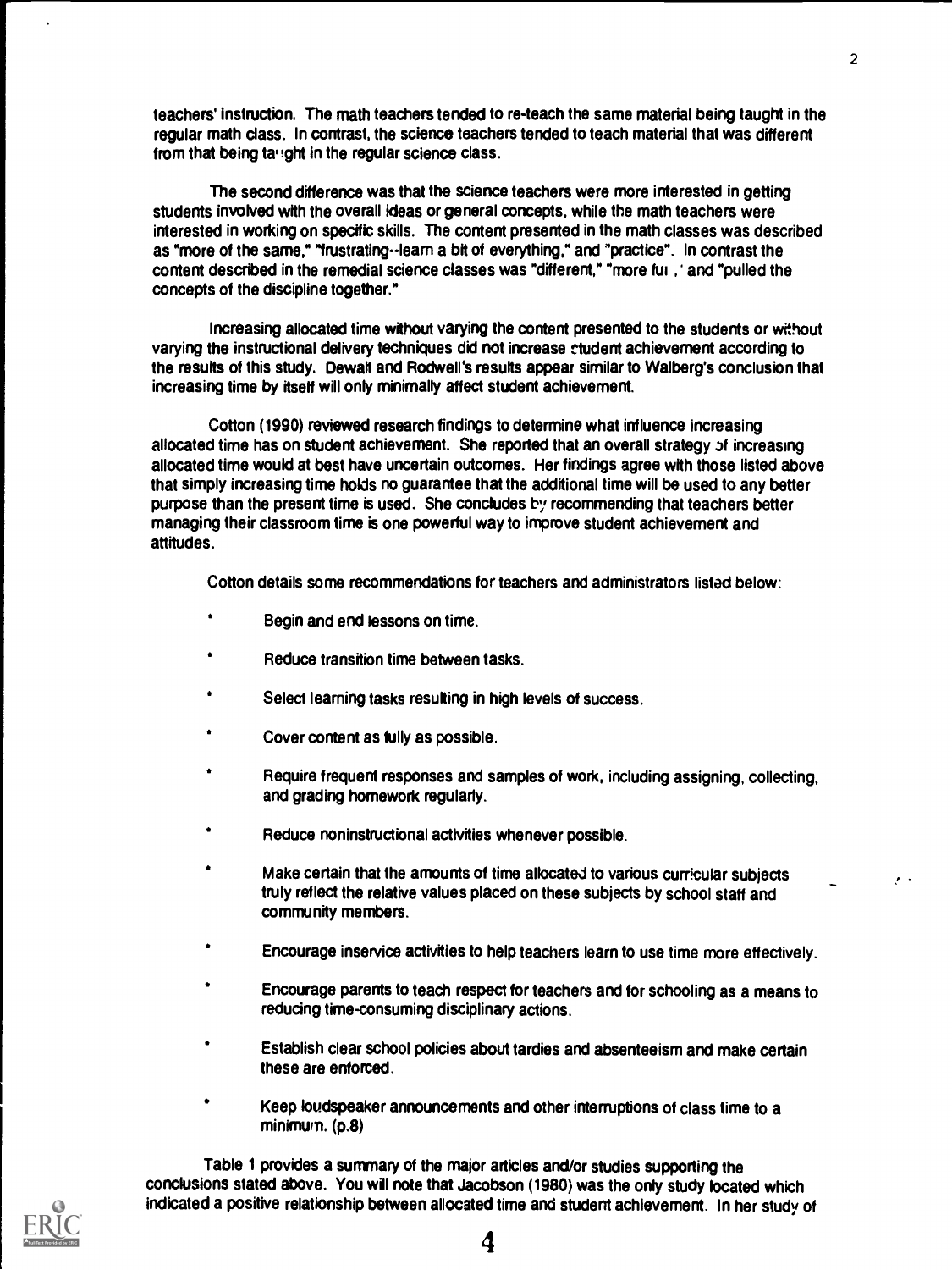200 third-grade students this researcher determined that students with increased allocated time for mathematics instruction attained greater achievement in math. Jacobson interprets this as a result of the data being stratified by ability level and the fact that vast announts of allocated time differences existed between the highest and lowest individual students in the sample. For example, in some instances this amounted to more than 100 percent difference.

Table 2 is a compilation of state minimum time standards that are provided to indicate the great deal of uniformity that exists among the states.

## **CONCLUSION**

Research and practice indicate, almost unanimously, that increasing allocated time by itself has little influence on increasing student achievement. Walberg argues for developing more productive time which includes time as only one of nine factors he and other researchers have identified as powerful determinants of learning. Dewalt and Rodwell's and Cotton's research reinforce the necessity of employing sound instructional delivery techniques as one powerful determinant of student achievement. In summary, one should use caution when providing more allocated time and expecting it to be better utilized toward increasing student achievement. Too many other factors are involved in the teaching/leaming process which limit the influence time has on student achievement.



 $\Box$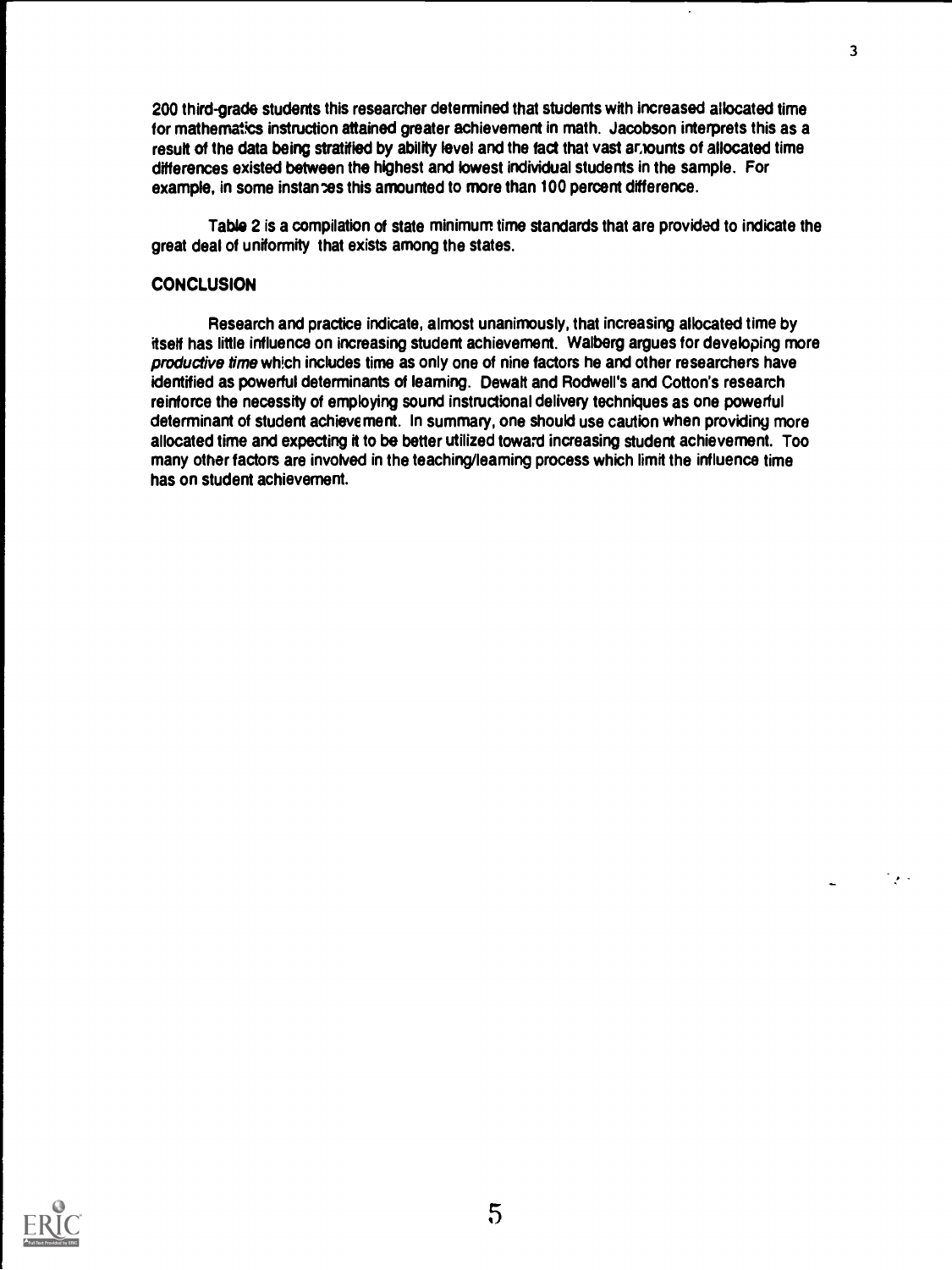# TABLE 1: Research on Influence of Allocated Time on Student Achievement

| <b>Study or Article</b>                                                                                                                                                        | Conclusions                                                                                                                                                                                   |  |
|--------------------------------------------------------------------------------------------------------------------------------------------------------------------------------|-----------------------------------------------------------------------------------------------------------------------------------------------------------------------------------------------|--|
| Dempster (1987)<br>Heyns (1986)                                                                                                                                                | Time devoted to school learning<br>appears to be a moderate prediction of                                                                                                                     |  |
| <b>Karweit (1983)</b><br>Leinhardt & Bickel (1987)                                                                                                                             | school achievement.                                                                                                                                                                           |  |
| <b>Pintrich (1986)</b><br><b>Karweit (1985)</b><br>Levin & Tsang (1987)<br>Hossier, Stage & Gallagher (1988)<br>Mazzarella (1984)<br>Quaratoria (1984)<br><b>Slavin (1987)</b> | Considerable increases in the amount of<br>schooling would be required to bring<br>about even modest increases in student<br>achievement. The costs required to do<br>this are not justified. |  |
| Jacobson (1990)                                                                                                                                                                | Increased allocated time increased<br>student achievement.                                                                                                                                    |  |

 $\sim$   $\downarrow$ 

i.

 $\langle \cdot \rangle$ 

 $\frac{1}{2}$   $\frac{1}{2}$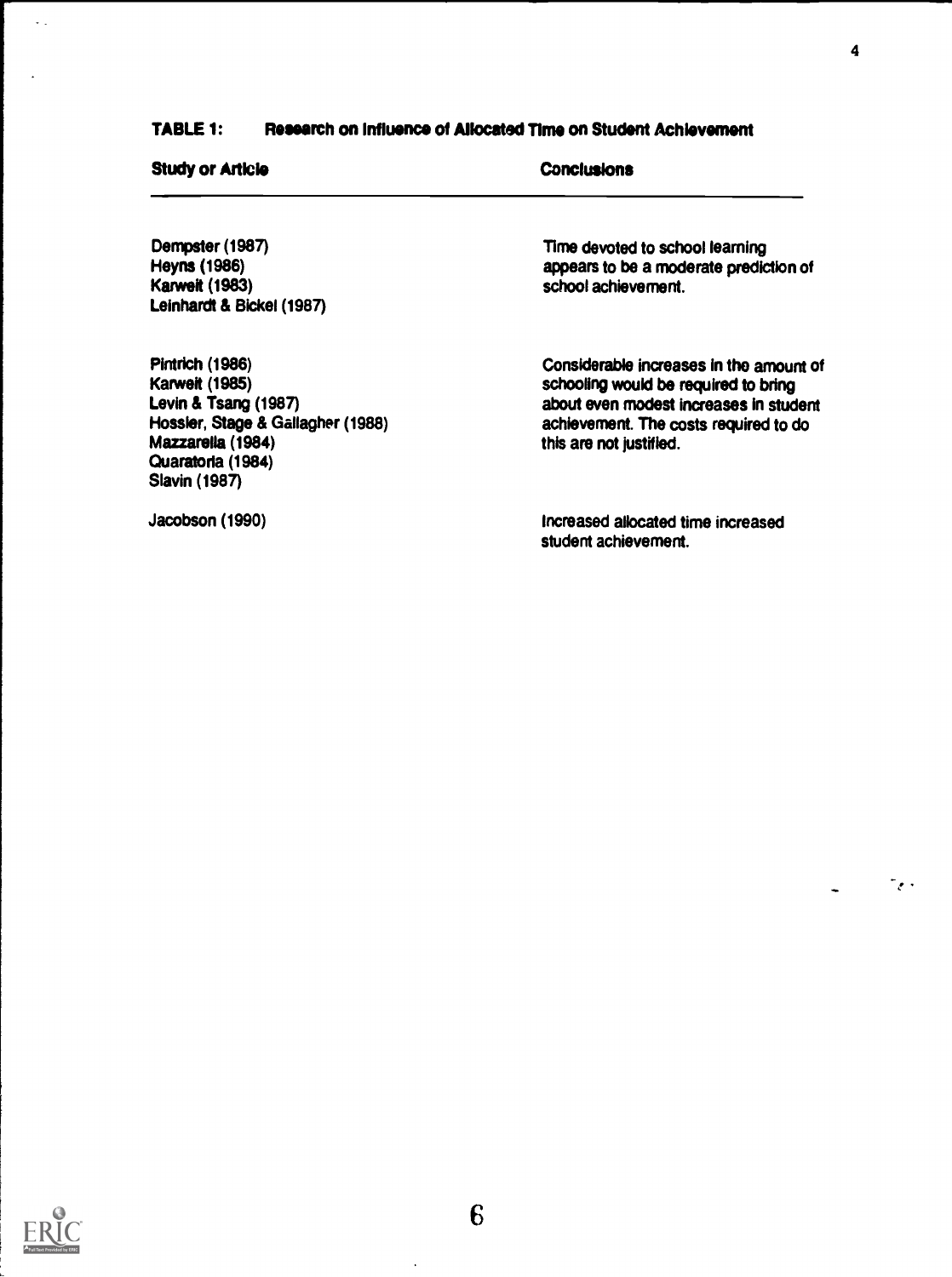| <b>State</b>          | <b>Number of Hours</b>                     | <b>Number of Days</b> |
|-----------------------|--------------------------------------------|-----------------------|
| Alabama               | 6                                          | 175                   |
| <b>Alaska</b>         | $4(K-3)$ ; 5(4-12)                         | 180                   |
| Arizona               | K: 2; 1-3: 4; 4-6: 5                       | 175                   |
|                       | 7-8: 6; 9-12: 4 courses                    |                       |
| <b>Arkansas</b>       | 5.5                                        | 180                   |
| California            | $5(4-8)$ ; 6 $(9-12)$ **                   | 180                   |
| Colorado              | $5.5(1-6)$ ; 6 $(7-12)$                    | 176                   |
| <b>Connecticut</b>    | 4                                          | 180                   |
| Delaware              | 6                                          | 180                   |
| Florida               | $3(K); 4(1-3); 5(4-12)$                    | 180                   |
| Georgia               | $4.5(1-3); 6(4-12)$                        | 180                   |
| Hawaii                | 6                                          | 180                   |
| <b>Idaho</b>          | 4.5 (K-6); 6(7-12)                         | 177                   |
| <b>Illinois</b>       | $4(1-2)$ ; 5 (2-12)                        | 176                   |
| Indiana               | $5(1-6); 6(7-12)$                          | 175                   |
| lowa                  | <b>Local Boards determine</b>              | 180                   |
| <b>Kansas</b>         | 6                                          | $180(1-11)$           |
|                       |                                            | 175 (12)              |
| <b>Kentucky</b>       | 6                                          | 185                   |
| Louisiana             | 5                                          | 180                   |
| Maine                 | 5                                          | 180                   |
| Maryland              | 6                                          | 180                   |
| Massachusetts         | $5(1-6)$ ; 5.5 $(7-12)$                    | 180                   |
| Michigan              | 5                                          | 180                   |
| Minnesota             | $2.5$ (K); 5 (1-3);                        | 175                   |
|                       | $5.5(4-6); 6(7-12)$                        |                       |
| <b>Mississippi</b>    | 5                                          | 175                   |
| <b>Missouri</b>       | 3 to 7                                     | 174                   |
| Montana               | $2(K); 4(1-3)$                             | 180                   |
|                       | $6(4-12)$                                  |                       |
| Nebraska              | Varies<br>1032 hrs. (Elem.)<br>1080 (H.S.) |                       |
| Nevada                | $4(1-2)$ ; 5 $(3-6)$                       | 180                   |
|                       | $5.5(7-12)$                                |                       |
| New Hampshire         | 4.5 (1); 5.25 (2-8)                        | 180                   |
|                       | $5.5(7-12)$                                |                       |
| New Jersey            | 4                                          | 180                   |
| <b>New Mexico</b>     | $2.5$ (K); 4.5 (1-3)                       | 180                   |
|                       | $5(4-6)$ ; 5.5 (7-12)                      |                       |
| New York              | $5(K-6)$ ; 5.5 (7-12)                      | 180                   |
| <b>North Carolina</b> | 6                                          | 180                   |
| North Dakota          | $5.5(1-6)$ ; 6 $(7-12)$                    | 180                   |
| <b>Ohio</b>           | 5                                          | 182                   |
| Oklahoma              | $2.5$ (K); 5 (1);                          | 180                   |
|                       | $6(2-12)$                                  |                       |

#### TABLE 2: State Calendars for Minimum Number of Days and Hours In School Year



 $\ddot{\phantom{1}}$ 

 $\frac{1}{2} \left( \frac{1}{2} \right)^2$  ,  $\frac{1}{2} \left( \frac{1}{2} \right)^2$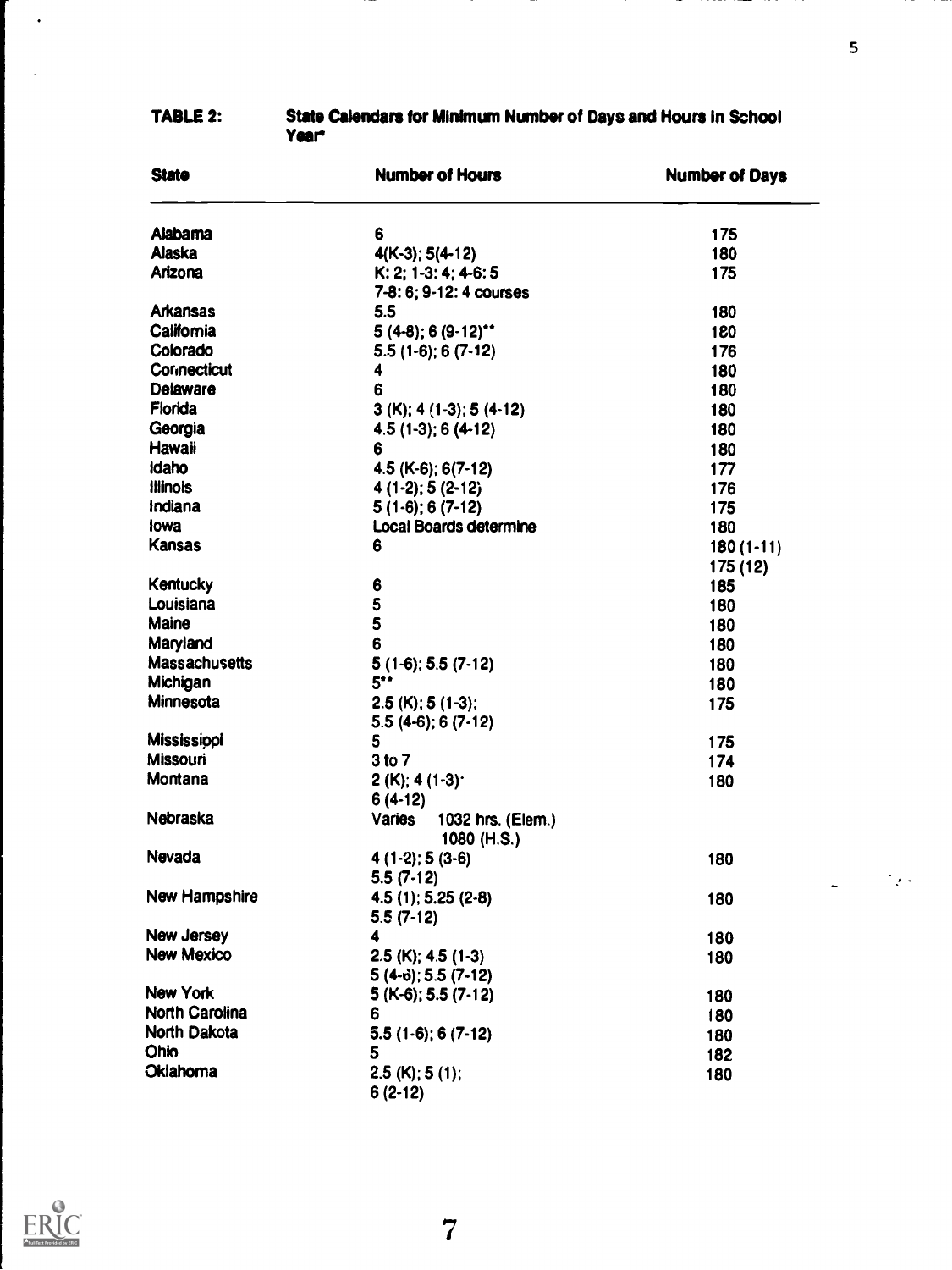## TABLE 2: Continued

 $\ddot{\phantom{1}}$  .

| <b>State</b>          | <b>Number of Hours</b>                                      | <b>Number of Days</b>                                                                                                                                          |
|-----------------------|-------------------------------------------------------------|----------------------------------------------------------------------------------------------------------------------------------------------------------------|
| Oregon                | See Column 3                                                | Oregon<br>adopted an<br>annual calendar<br>in 1989 based<br>on a minimum<br>number of<br>hours rather<br>than days.<br>450 (K)<br>$810(1-3)$ ;<br>$900(4-8)$ ; |
|                       |                                                             | 990 (9-12)                                                                                                                                                     |
| Pennsylvania          | $2.5$ (K); 5 (1-6)<br>$5.5(7-12)$                           | 180                                                                                                                                                            |
| Rhode Island          | $2.5$ (K); 5 (1-6)<br>$5.5(7-12)$                           | 180                                                                                                                                                            |
| <b>South Carolina</b> | 6                                                           | 180                                                                                                                                                            |
| South Dakota          | $2.5$ (K); 4 (1-3)<br>$5.5(4-12)$                           | 175                                                                                                                                                            |
| <b>Tennessee</b>      | 6.5                                                         | 180                                                                                                                                                            |
| <b>Texas</b>          | $5.75(1-3); 6(4-12)$                                        | 175                                                                                                                                                            |
| <b>Utah</b>           | $2.5$ (K); 5.5 (1-6)<br>150 hours per unit of credit (7-12) | 180                                                                                                                                                            |
| Vermont               | $2(K); 4(1-2)$<br>$5.5(3-12)$                               | 175                                                                                                                                                            |
| Virginia              | $3(K); 5.5(1-12)$                                           | 180                                                                                                                                                            |
| <b>Washington</b>     | $2.5$ (K); 5 (1-3)                                          | 180                                                                                                                                                            |
|                       | $5.5(4-8)$ ; 6 $(9-12)$                                     |                                                                                                                                                                |
| <b>West Virginia</b>  | $2.5$ (K); 5.25 (1-4)<br>$5.75(5-12)$                       | 180                                                                                                                                                            |
| <b>Wisconsin</b>      | None specified                                              | 175                                                                                                                                                            |
| Wyoming               | $2.5$ (K); 5 (1-3);<br>$6(9-12)$                            | 180                                                                                                                                                            |

\*Goetz, Margaret E., State Educational Standards: A 50-State Survey. Princeton, NJ: Educational Testing Service.

\*\* Indicates those states which increase funding to local districts for lengthening the school year.



8